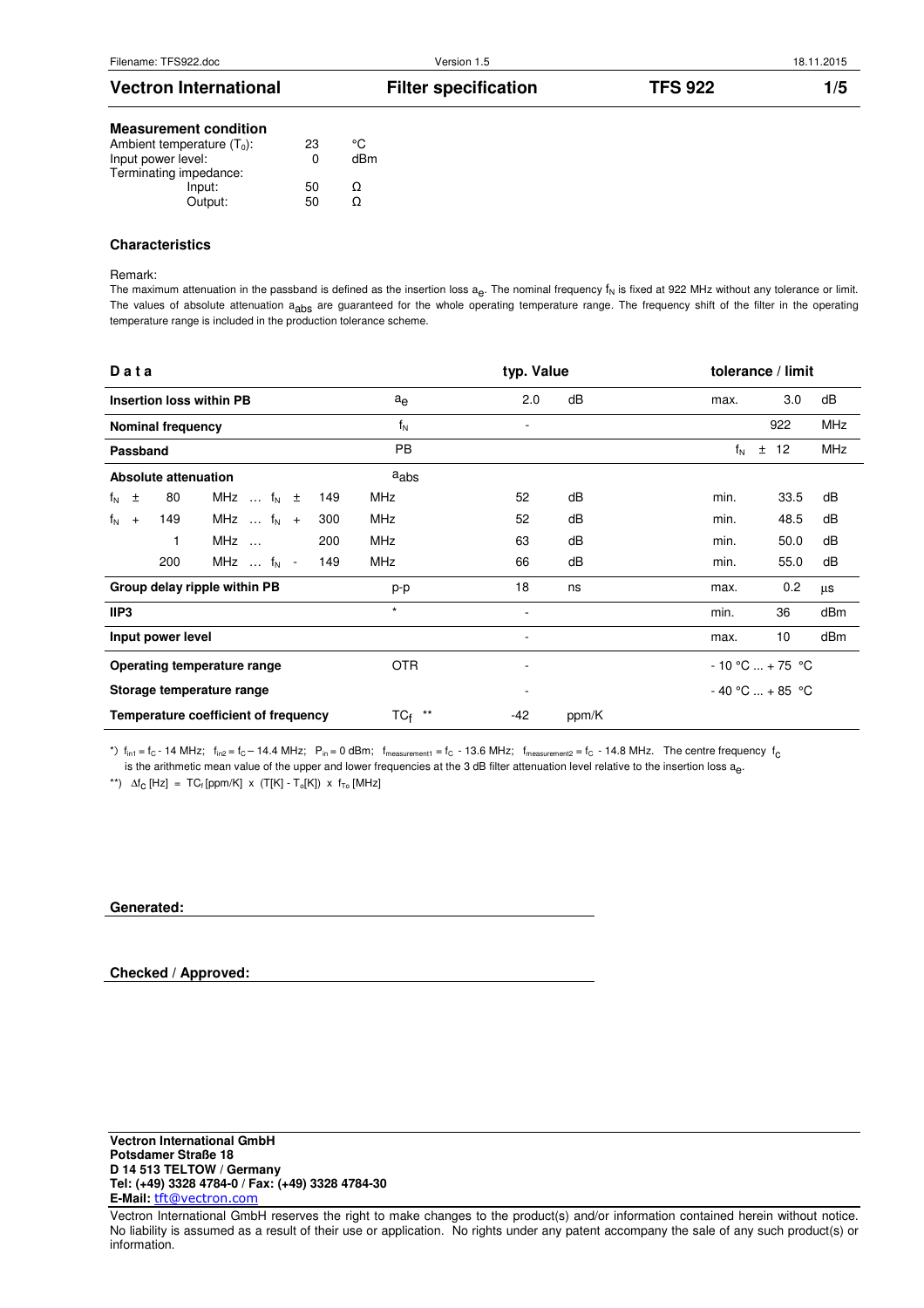### **Filter characteristic**





# **Construction and pin connection**

# (All dimensions in mm)



|   | Ground |
|---|--------|
| 2 | Input  |
| 3 | Ground |
| 4 | Ground |
| 5 | Ground |
| 6 | Output |
| 7 | Ground |
| 8 | Ground |
|   |        |
|   |        |

| Date code: | Year + week |
|------------|-------------|
| F          | 2015        |
| G          | 2016        |
| н          | 2017        |
|            |             |

#### **50 Ω Test circuit**



Vectron International GmbH reserves the right to make changes to the product(s) and/or information contained herein without notice. No liability is assumed as a result of their use or application. No rights under any patent accompany the sale of any such product(s) or information.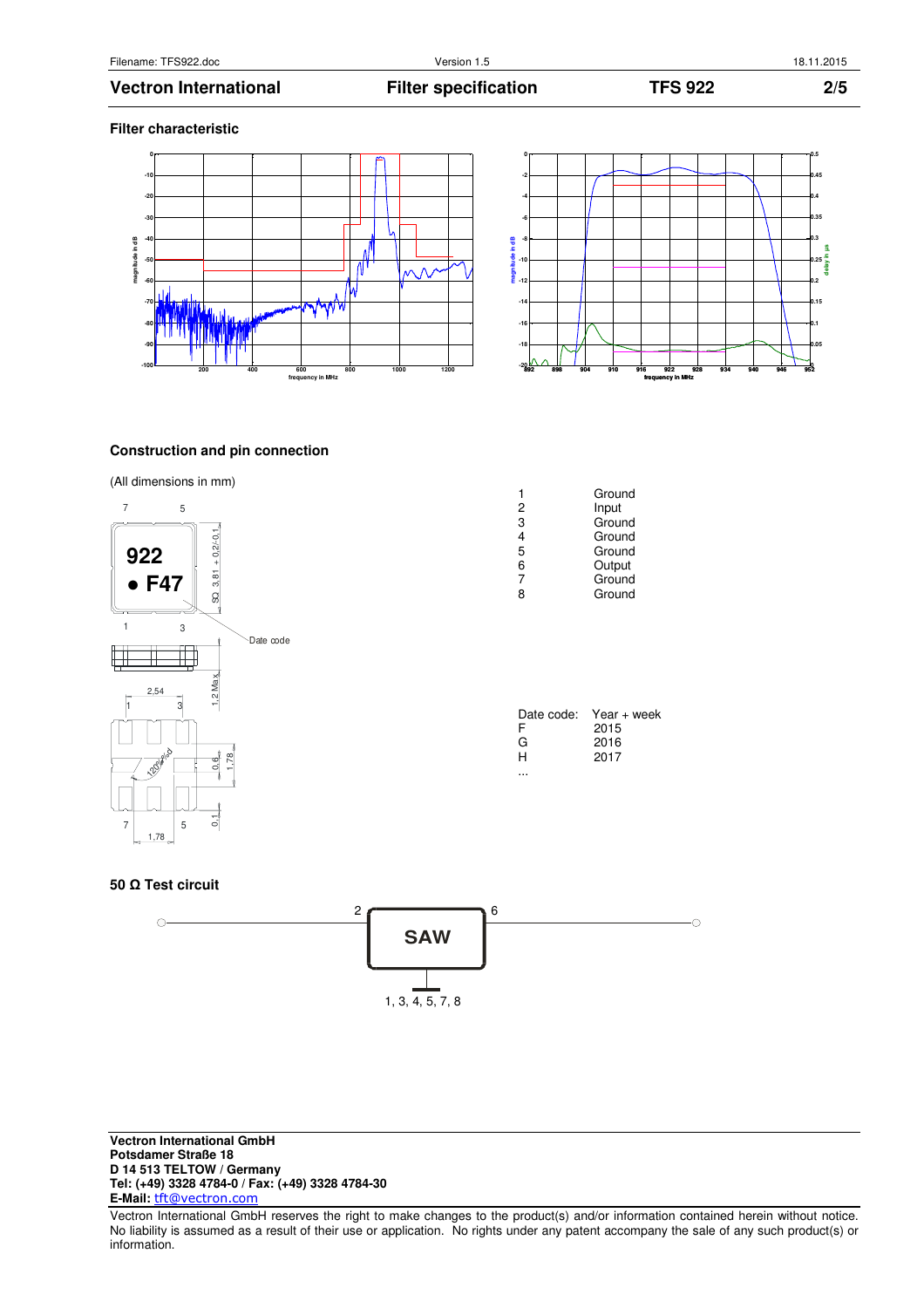**Stability characteristics, reliability** 

After the following tests the filter shall meet the whole specification:

| 1. Shock:                                 | 500 g. 1 ms, half sine wave, 3 shocks each plane;<br>DIN IEC 68 T2 - 27                                              |
|-------------------------------------------|----------------------------------------------------------------------------------------------------------------------|
| 2. Vibration:                             | 10 Hz to 2000 Hz, 0.35 mm or 5 g respectively, 1 octave per min, 10 cycles per<br>plane, 3 planes; DIN IEC 68 T2 - 6 |
| 3. Change of<br>temperature:              | -55 °C to 125 °C / 15 min. each / 100 cycles<br>DIN IEC 68 part $2 - 14$ Test N                                      |
| 4. Resistance to<br>solder heat (reflow): | reflow possible: three times max.;<br>for temperature conditions, see page 4: "Air reflow temperature conditions"    |
| 5. ESD:                                   | SAW devices are electrostatic discharge (ESD) sensitive devices                                                      |

This filter is RoHS compliant (2011/65/EU)

# **Packing**

| Tape & Reel: | IEC 286 – 3, with exception of value for N and minimum bending radius;<br>tape type II, embossed carrier tape with top cover tape on the upper side; |                                                   |  |  |
|--------------|------------------------------------------------------------------------------------------------------------------------------------------------------|---------------------------------------------------|--|--|
|              | max. pieces of filters per reel:<br>reel of empty components at start:<br>reel of empty components at start including leader:<br>trailer:            | 3000<br>min. 300 mm<br>min. 500 mm<br>min. 300 mm |  |  |

 $C<sub>t</sub>$ **Tape (all dimensions in mm)**<br>
W :  $12,00 \pm 0,3$ W :  $12,00 \pm 0,3$ Po : 4,00 ± 0,1  $\overline{D}$  : 1,50 +0,1/-0<br>
E : 1,75 ± 0,1<br>
F : 5,50 ± 0,05  $1,75 \pm 0.1$  $5,50 \pm 0,05$ <br>0,75 G(min)<br>P2 P2 :  $2,00 \pm 0,05$ <br>P1 :  $8,00 \pm 0,1$  $\begin{array}{c} 8,00 \pm 0,1 \\ 1,50 \end{array}$  $D1(min)$ Ao :  $4,30 \pm 0,1$ <br>Bo :  $4,30 \pm 0,1$  $\begin{array}{r} 4,30 \pm 0,1 \\ 9,5 \pm 0,1 \end{array}$  $9,5 \pm 0,1$ 





Pull Off Direction



The minimum bending radius is 45 mm.

**Vectron International GmbH Potsdamer Straße 18 D 14 513 TELTOW / Germany Tel: (+49) 3328 4784-0 / Fax: (+49) 3328 4784-30 E-Mail:** tft@vectron.com

Vectron International GmbH reserves the right to make changes to the product(s) and/or information contained herein without notice. No liability is assumed as a result of their use or application. No rights under any patent accompany the sale of any such product(s) or information.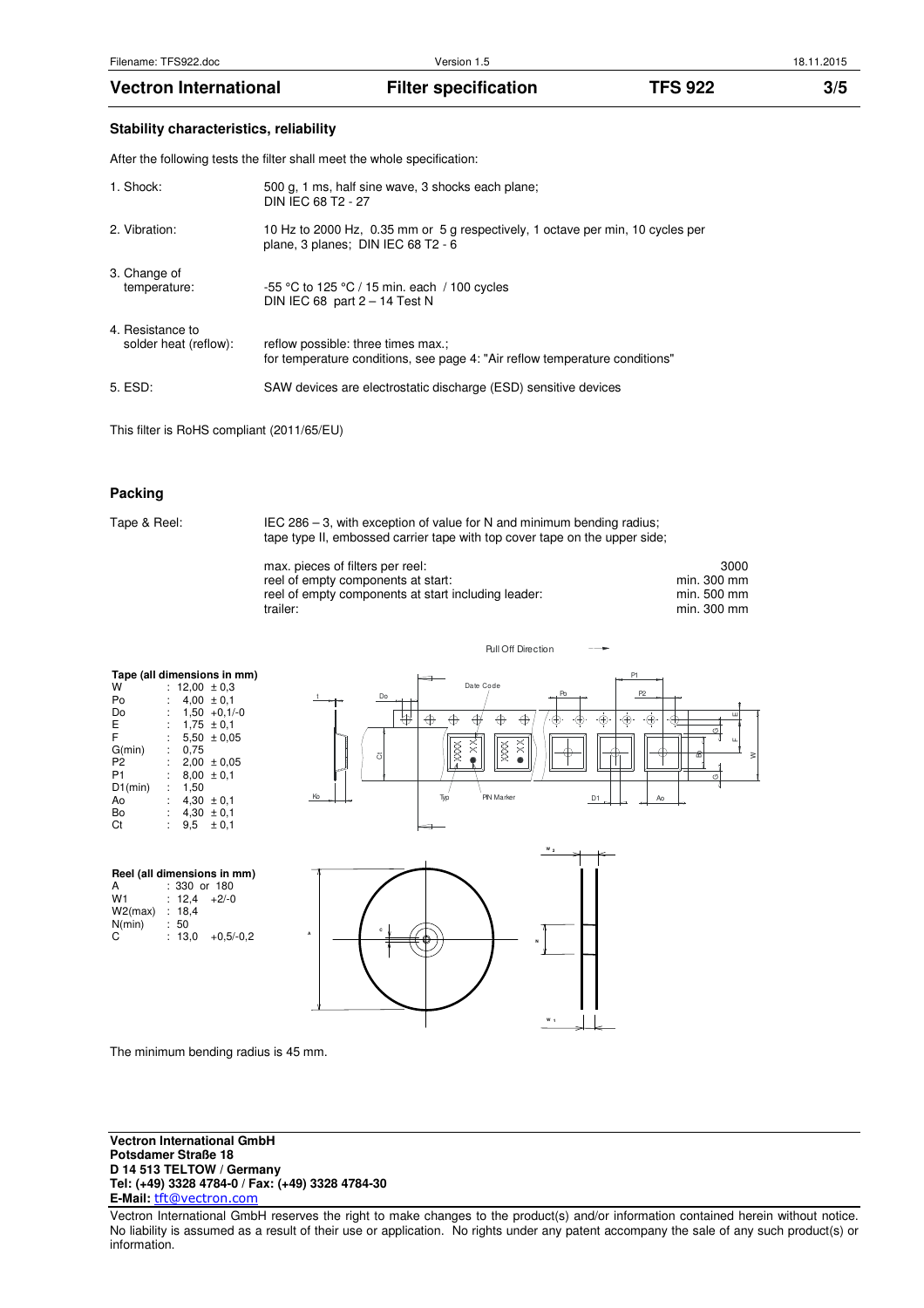# **Air reflow temperature conditions**

| <b>Conditions</b>                          | <b>Exposure</b>             |
|--------------------------------------------|-----------------------------|
| Average ramp-up rate (30°C to 217°C)       | less than 3°C/second        |
| $>100^{\circ}$ C                           | between 300 and 600 seconds |
| $>150^{\circ}$ C                           | between 240 and 500 seconds |
| $>217^{\circ}$ C                           | between 30 and 150 seconds  |
| Peak temperature                           | max. $260^{\circ}$ C        |
| Time within 5°C of actual peak temperature | between 10 and 30 seconds   |
| Cool-down rate (Peak to 50°C)              | less than 6°C/second        |
| Time from 30°C to Peak temperature         | no greater than 300 seconds |



Vectron International GmbH reserves the right to make changes to the product(s) and/or information contained herein without notice. No liability is assumed as a result of their use or application. No rights under any patent accompany the sale of any such product(s) or information.